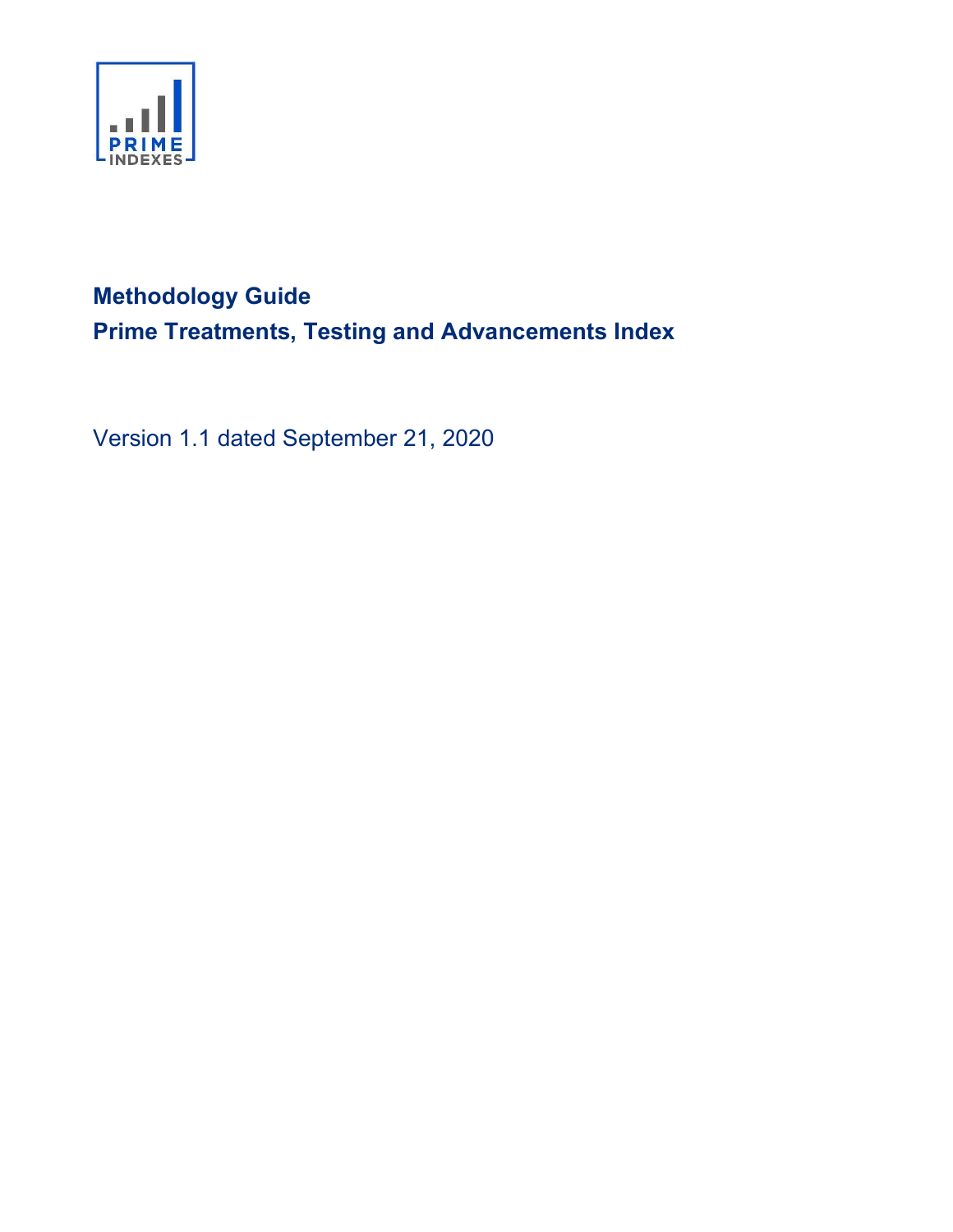# **Contents**

# **Introduction**

## 1 Index specifications

- 1.1 Short name and ISIN
- 1.2 Initial value
- 1.3 Distribution
- 1.4 Prices and calculation frequency
- 1.5 Weighting
- 1.6 Decision-making bodies
- 1.7 Publication
- 1.8 Historical data
- 1.9 Licensing

# 2 Composition of the Index

- 2.1 Selection of the Index components
- 2.2 Ordinary adjustment
- 2.3 Extraordinary adjustment

# 3 Calculation of the Index

- 3.1 Index formula
- 3.2 Accuracy
- 3.3 Adjustments
- 3.4 Dividends and other distributions
- 3.5 Corporate actions
- 3.6 Calculation of the Index in the event of a market disruption

# 4 Definitions

# 5 Appendix

#### 5.1 Contact data

#### 5.2 Calculation of the Index – change in calculation method

This document contains the underlying principles regarding the structure and the operation of the Prime Treatments, Testing and Advancements Index (the "Index"). Prime Indexes shall make every effort to implement these principles. Prime Indexes does not offer any explicit or tacit guarantee or assurance, neither pertaining to the results from the use of the Index nor the Index value at any certain point in time nor in any other respect. The Index is calculated and disseminated by Solactive AG (the "Index Calculator") and it strives to the best of its ability to ensure the correctness of the calculation. There is no obligation for Prime Indexes irrespective of possible obligations to issuers – to advise third parties, including investors and/or financial intermediaries, of any errors in the Index. The publication of the Index by Prime Indexes is not a recommendation for capital investment and does not contain any assurance or opinion of Prime Indexes regarding a possible investment in a financial instrument based on this Index.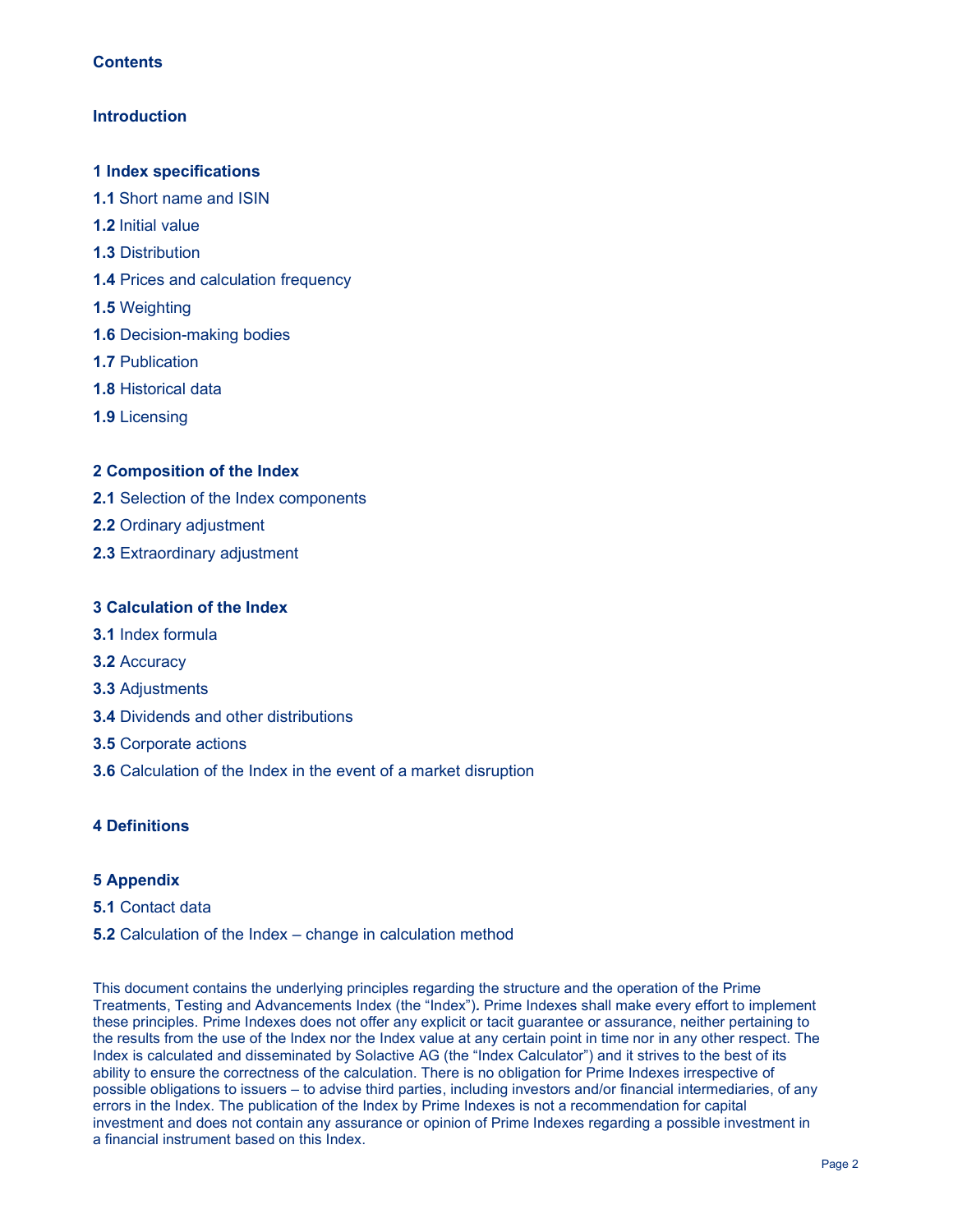# Introduction

This document is to be used as a guideline with regard to the composition, calculation and management of the Index. Any changes made to the guideline are initiated by the Committee specified in section 1.6. The Index is calculated and published by the Index Calculator, on behalf of Prime Indexes. The name "Prime Indexes" is trademarked.

## 1 Index specifications

The Prime Treatments, Testing and Advancements Index (the "Index") is an Index of Prime Indexes, a division of Level ETF Ventures LLC, and is calculated and distributed by the Index Calculator.

The Index has been created to provide investors with a reference measure that enables them to track both event-driven news and long-term trends of companies engaged in developing treatments and vaccines, or diagnostic technology, in the fight against infectious diseases. To be included in the Index, companies need to have satisfied the eligibility requirements described herein.

There are three different versions of the Index calculated and published by the Index Calculator:

- Gross Total Return this version measures the performance of the index with all dividends reinvested gross of foreign dividend withholding taxes
- Net Total Return this version measures the performance of the index with all dividends reinvested net of foreign dividend withholding taxes
- Price Return this version measures the performance of only the capital appreciation of the index components and ignores dividends

The Index is published in US Dollars.

### Short name and ISIN

The Index is distributed under the following codes and symbols:

| <b>Name</b>                                                          | <b>Bloomberg</b> | <b>Reuters</b> | <b>ISIN</b>         | <b>WKN</b>    |
|----------------------------------------------------------------------|------------------|----------------|---------------------|---------------|
| <b>Prime Treatments Testing and</b><br><b>Advancements Index PR</b>  | N/A              | .PGERMP        | DE000SL0A014        | <b>SL0A01</b> |
| <b>Prime Treatments Testing and</b><br><b>Advancements Index NTR</b> | N/A              | .PGERMN        | <b>DE000SL0A022</b> | <b>SL0A02</b> |
| <b>Prime Treatments Testing and</b><br><b>Advancements Index GTR</b> | <b>PGERM</b>     | .PGERMG        | <b>DE000SL0A030</b> | SLOA03        |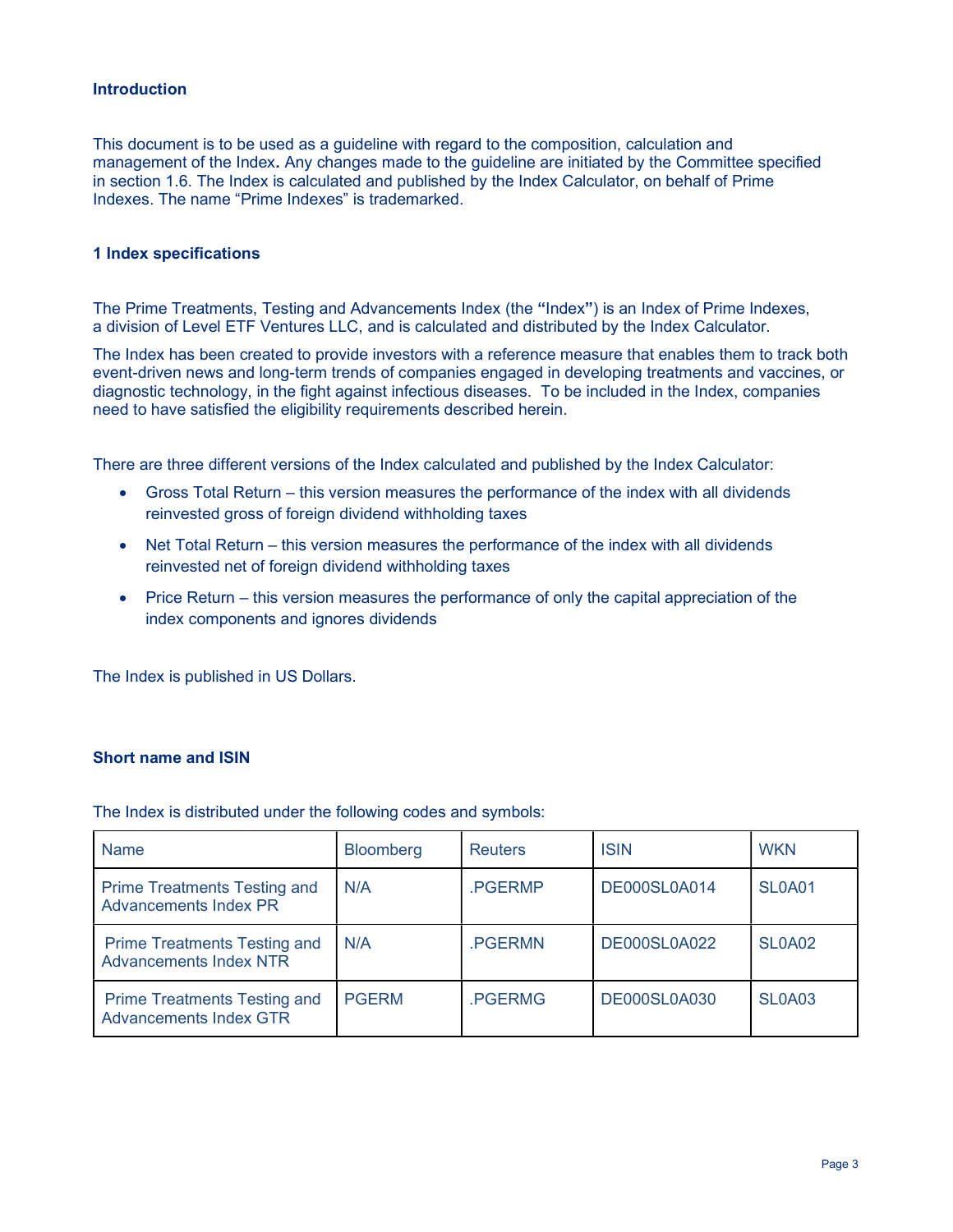#### 1.1 Initial value

The Index is based on 100.00 at the close of trading on December 12, 2019.

# 1.2 Distribution

The Index is published via the price marketing services of Boerse Stuttgart AG and is distributed to all affiliated vendors. Each vendor decides on an individual basis as to whether it will distribute/display the Index via its information systems.

#### 1.3 Prices and calculation frequency

The price of the Index is calculated and published on each Business Day based on the prices on the respective Exchanges on which the Index Components are listed. The most recent prices of all Index Components are used. If an Index Component has stopped trading or has been halted, the last reported price for that Index Component is used in the calculation. If an Index Component has not opened for trading, then the last Trading Price on Reuters for the preceding Trading Day for that Index Component is used in the calculation.

The Index is calculated every fifteen (15) seconds each Business Day from 9:00am to 10:30pm, CET by the Index Calculator. In the event that data cannot be provided to Reuters or to the pricing services of Boerse Stuttgart AG, then Prime Indexes will request that the Index Calculator use an alternative source of pricing data. If the Index Calculator has no alternative data source, then Prime Indexes may select an alternative Index Calculator. The Index may not be distributed until either i) the Index Calculator is able to continue using its existing data source, ii) the Index Calculator implements a new data source, or iii) Prime Indexes selects a new Index Calculator. Incorrect calculations or errors may be adjusted on a retrospective basis.

# 1.4 Weighting

On each Selection Day, after identifying all the components of the index based on the selection process described in Section 2.1 below, Prime Indexes uses the following steps to determine the weighting of each component:

- 1. All components with a MCAP greater than \$15,000,000,000 ("MegaCap Components") will be equally weighted within an aggregate weighting of 10%. The determination for whether a company is designated a MegaCap Component is made only at the time of that company's initial entry into the Index, and will not be re-designated on future Selection Days.
- 2. Rank all the remaining components from highest to lowest MCAP.
	- a. Set the top five (5) components by MCAP rank ("Top Five Components") to 6% each.
	- b. The remaining components (i.e., not MegaCap Components or Top Five Components) shall be weighted using the following process:

Calculate the initial weights of the remaining components using the following formula: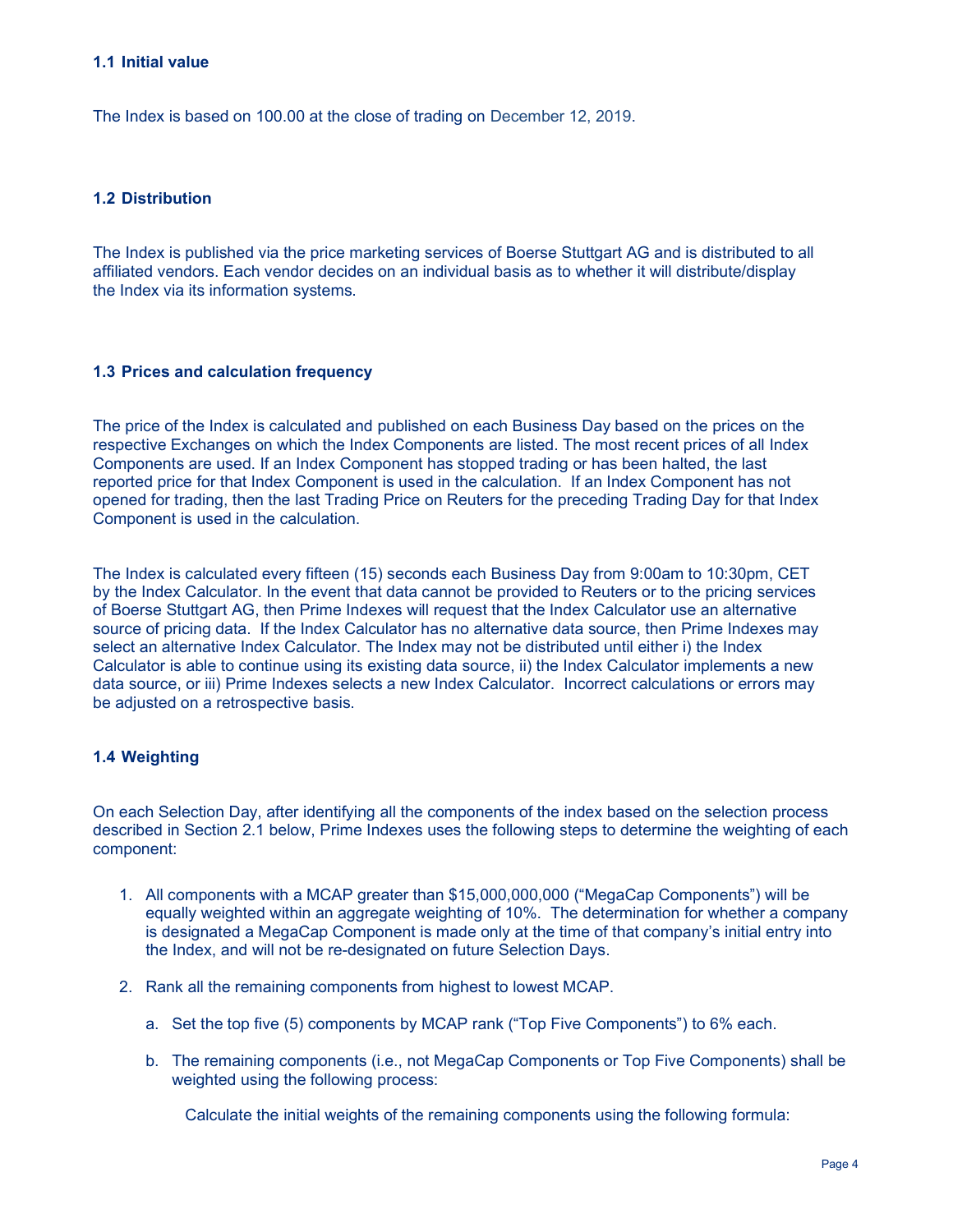$$
W_i = \frac{MCAP_i}{\sum_{i}^{n} MCAP_i}
$$

Where,  $W_i$  = the initial weighting for component i  $MCAP<sub>i</sub>$  = MCAP for component i n = the number of remaining components

Then:

- i. Where each of these components has a weight greater than 4.0%, redistribute that weight proportionally to those components with a weight of less than 4.0%.
- ii. Iterate through this sub-process repeatedly until none of these components have a weight greater than 4.0%.

Prime Indexes may, at its own discretion, and in response to industry best practices and/or changing regulatory requirements, modify any part of this index methodology.

# 1.6 Decision-making bodies

A Committee composed of staff from Prime Indexes is responsible for decisions regarding the composition of the Index as well as any amendments to the rules (in this document referred to as the "Committee" or the "Index Committee"). The future composition of the Index is determined by the Committee via the Reconstitution Process on the Selection Days according to the procedure outlined in 2.1 of this document. The Committee shall also decide about the future composition of the Index, if any Extraordinary Events should occur and the implementation of any necessary adjustments.

Members of the Committee can recommend changes to the guideline and submit them to the Committee staff for approval.

# 1.7 Publication

Information relevant for calculating the Index are made available on http://www.primeindexes.com and sub-pages.

# 1.8 Historical data

Historical data will be maintained from the Base Date.

# 1.9 Licensing

Licences to use the Index as the underlying value for derivative instruments or investment products are issued to stock exchanges, banks, financial services providers and investment houses by Prime Indexes.

# 2 Composition of the Index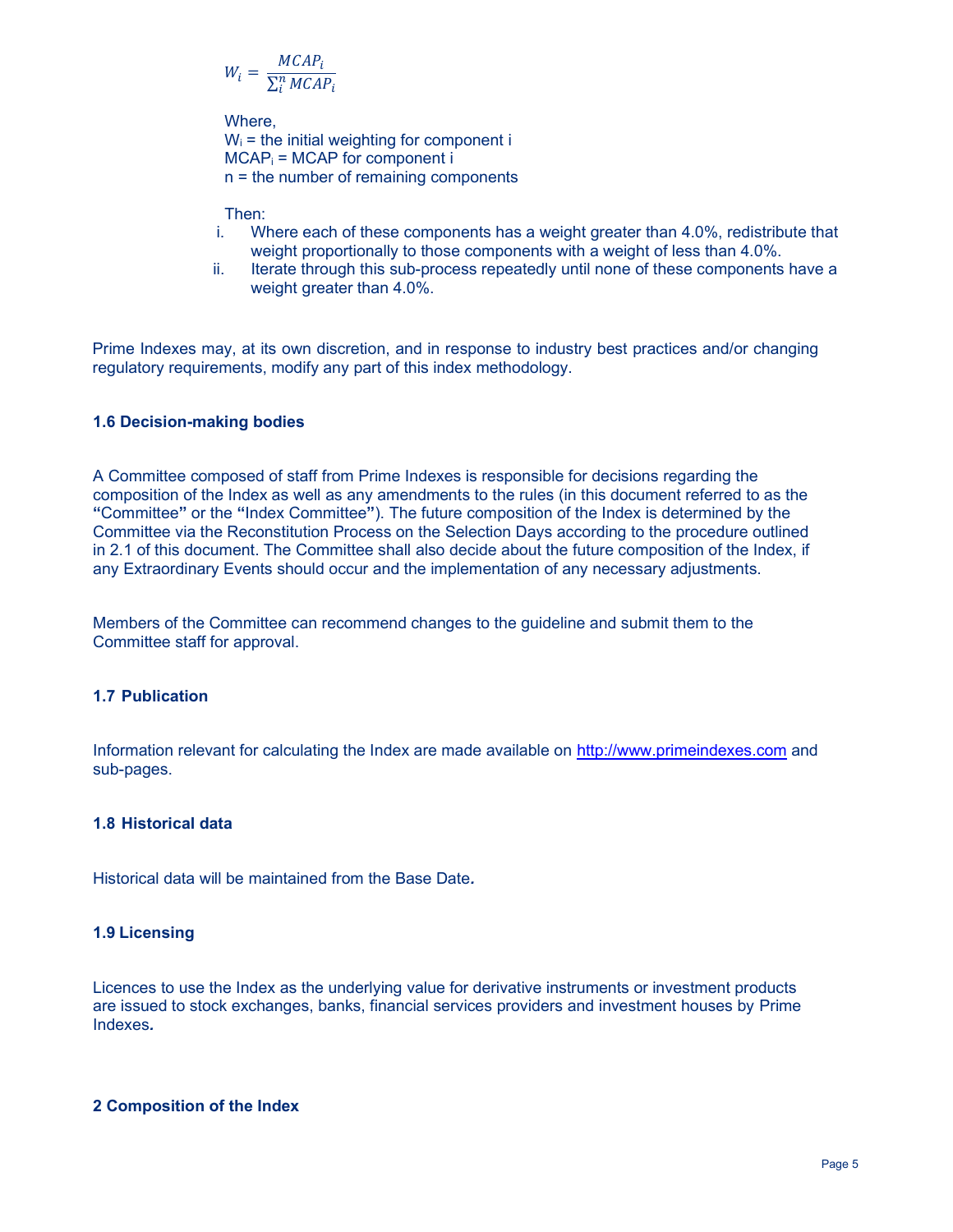### 2.1 Selection of the Index Components

The initial composition of the Index as well as any ongoing adjustment is based on the following rules:

On the Selection Days, Prime Indexes defines the Treatments, Testing and Advancements company universe. To be considered as part of the Treatments, Testing and Advancements company universe a company must satisfy the following requirements:

1. Classified as a Treatments, Testing, and Advancements company: Treatments, Testing and Advancements Companies are those that are engaged in Treatments, Testing, and/or Advancements Focused Business, which is defined as i) performing research, development, and commercialization of treatments or vaccines for infectious diseases, or ii) the research, development, manufacturing, and provision of biological tests for patients.

Prime Indexes determines whether a company is a Treatments, Testing and Advancements Company based on the assessment of: i) if a company has one or more vaccines or treatments for infectious diseases in preclinical research, in any phase of U.S. Food and Drug Administration ("FDA") clinical trials, or in commercial stage and is classified by North American Industry Classification System as either a) "Pharmaceutical and Medicine Manufacturing", or b) "Research and Development in the Physical, Engineering, and Life Sciences"; or ii) if a company derives more than 50% of its revenue from research, development, manufacturing, and provision of biological tests for patients.

- 2. Component Security Type Requirement: Each component must be an equity security of an operating company or an American Depository Receipt (ADR) of an operating company, and not a closed-end fund, exchange-traded fund (ETF), investment vehicle or royalty trust.
- 3. Market Capitalization Requirements: Each component must have a USD market capitalization between \$100 million for initial entry index eligibility (Initial MCAP Requirement). Each component that was previously added to the index must have a USD market capitalization between \$50 million (Maintenance MCAP Requirement).
- 4. **Liquidity Requirement:** The average daily value traded over the prior 3-month period (ADVT) must be greater than \$250,000 for initial entry index eligibility.
- 5. **Exchange Listing Requirement:** The component security must be listed on an exchange in the United States of America.

# 2.2 Ordinary adjustment

The composition of the Index and the constituent weights is determined via the Reconstitution Process two Thursdays before the second Friday of March, June, September, and December or the next Business Day if this happens to be a non-Business Day (the "Selection Day"). The Index Shares shall be fixed on the Selection Day and the component weights shall float with the price of the components from the Selection Day forward.

The adjustments are made on the third Friday of March, June, September, and December or the next Business Day if this happens to be a non- Business Day (the "Adjustment Day") based on the Trading Prices of the Index Components on the Adjustment Day. Notwithstanding the foregoing, a one-time initial rebalance event was conducted on Monday, June 8 as both the Selection Day and Adjustment Day in lieu of the ordinary adjustment for June 2020.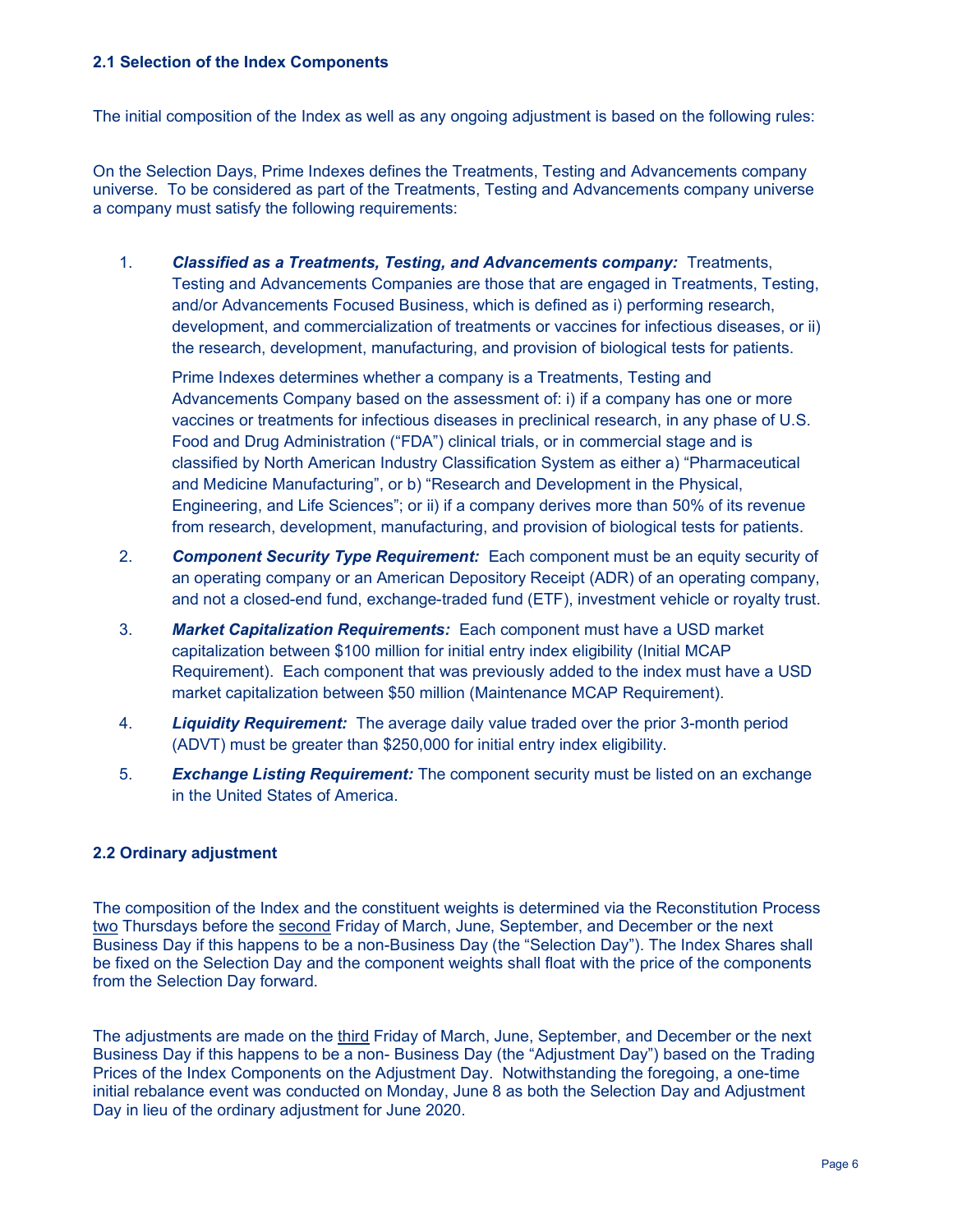#### 2.3 Extraordinary adjustment

The Committee will substitute an Index Component with a successor Index Component upon the occurrence of an Extraordinary Event, as determined by Prime Indexes, if a successor Index Component is eligible. Any such successor Index Component shall be included in the Index after the close of business on the day when an Extraordinary Event has been determined by Prime Indexes.

## 3 Calculation of the Index

# 3.1 Index formula

The Index Value on a Business Day is calculated every 15 seconds in accordance with the following formula:

$$
Index_t = \frac{\sum_{i=1}^{n} x_{i,t} * p_{i,t} * f_{i,t}}{D_t}
$$

with:

- = Number of Index Shares of the Index Component i on Trading Day t  $x_{i,t}$
- = Price of Index Component i on Trading Day t  $p_{i,t}$
- = Foreign exchange rate to convert the Price of Index Component i on Trading Day t into the Index Currency  $f_{_{i,t}}$
- = Divisor on Trading Day t  $D_{t}$

The initial Divisor on the Base Date is calculated according to the following formula:

$$
D_{t} = \frac{\sum_{i=1}^{n} (p_{i,t} * f_{i,t} * x_{i,t})}{100}
$$

After the close of trading on each Adjustment Day t the new Divisor is calculated as follows:

$$
D_{t} = \frac{\sum_{i=1}^{n} (p_{i,t} * f_{i,t} * x_{i,t})}{Index_{t}}
$$

This Divisor is valid starting the immediately following Business Day.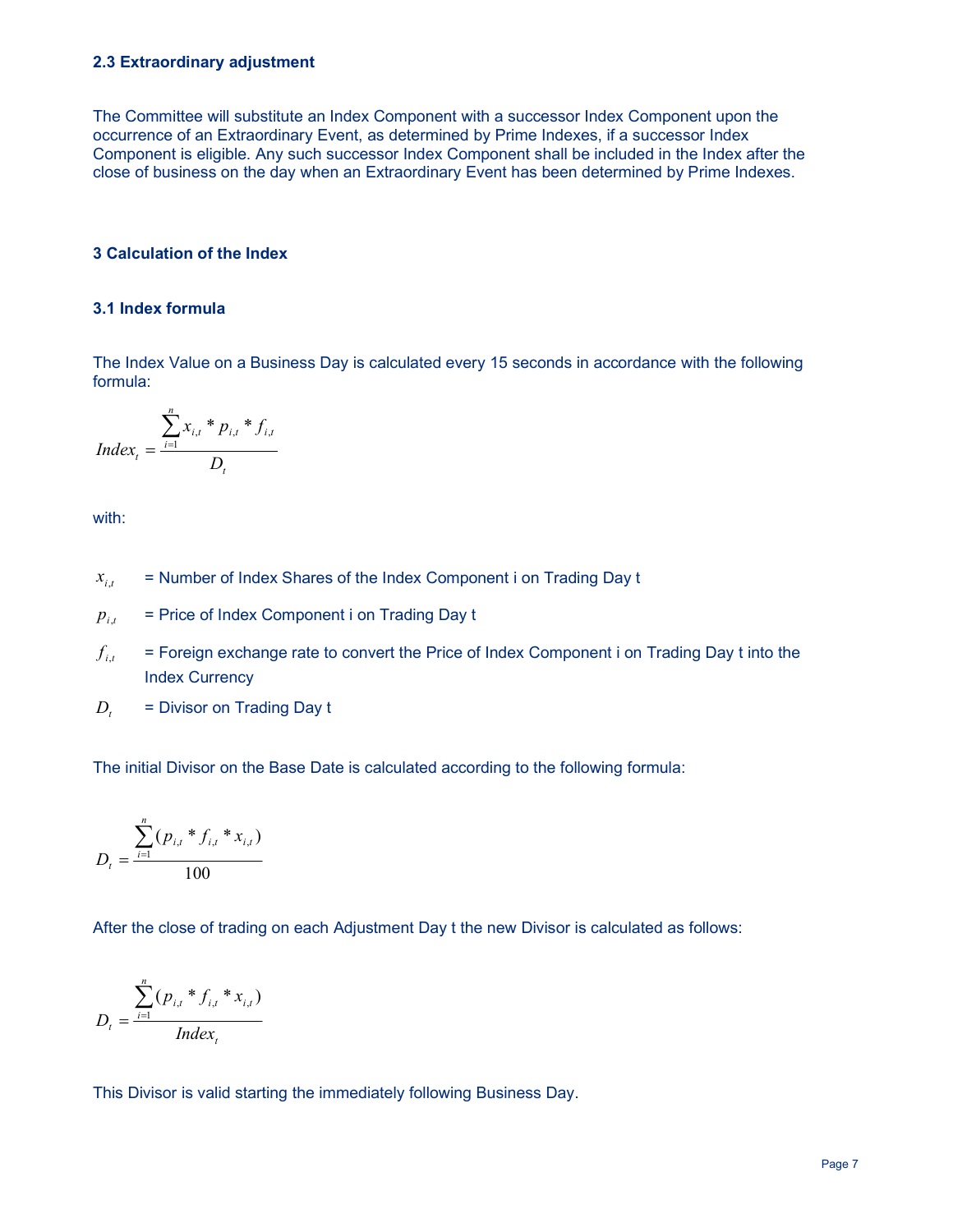### 3.2 Accuracy

The value of the Index shall be rounded to four (4) decimal places.

The Number of Index Shares of the Index Components shall be rounded to integers.

Trading Prices and foreign exchange rates shall be rounded to six decimal places.

Divisors shall be rounded to six (6) decimal places

#### 3.3 Adjustments

Indices will be adjusted for systematic changes in prices once the changes become effective. This requires the new Number of Index Shares of the affected Index Component and the Divisor to be calculated on an ex-ante basis.

The Index will be adjusted for distributions, capital increases and stock splits.

This procedure ensures that the first ex quote can be properly reflected in the calculation of the Index. This ex-ante procedure assumes the general acceptance of the Index calculation formula as well as open access to the parameter values used. The calculation parameters are provided by the Index Calculator.

# 3.4 Dividends and other distributions

Dividend payments and other distributions are included in the Gross Total Return Index and Net Total Return Index. They cause an adjustment of the Divisor. The new Divisor is calculated as follows:

$$
D_{t+1} = D_t * \frac{\sum_{i=1}^n (p_{i,t} * f_{i,t} * x_{i,t}) - (x_{i,t} * y_{i,t} * g_{i,t})}{\sum_{i=1}^n (p_{i,t} * f_{i,t} * x_{i,t})}
$$

with

- = Price of Index Component i on Trading Day t  $p_{i,t}$
- = Foreign exchange rate to convert the Price of Index Component i on Trading Day t into the Index Currency  $f_{_{i,t}}$
- = Number of Index Shares of the Index Component i on Trading Day t  $x_{i,t}$
- = Distribution of Index Component i with ex date t+1 multiplied by the Dividend Correction Factor  $y_{i,t}$
- = Foreign exchange rate to convert the amount of the distribution of Index Component i on Trading Day t into the Index Currency  $g_{i,t}$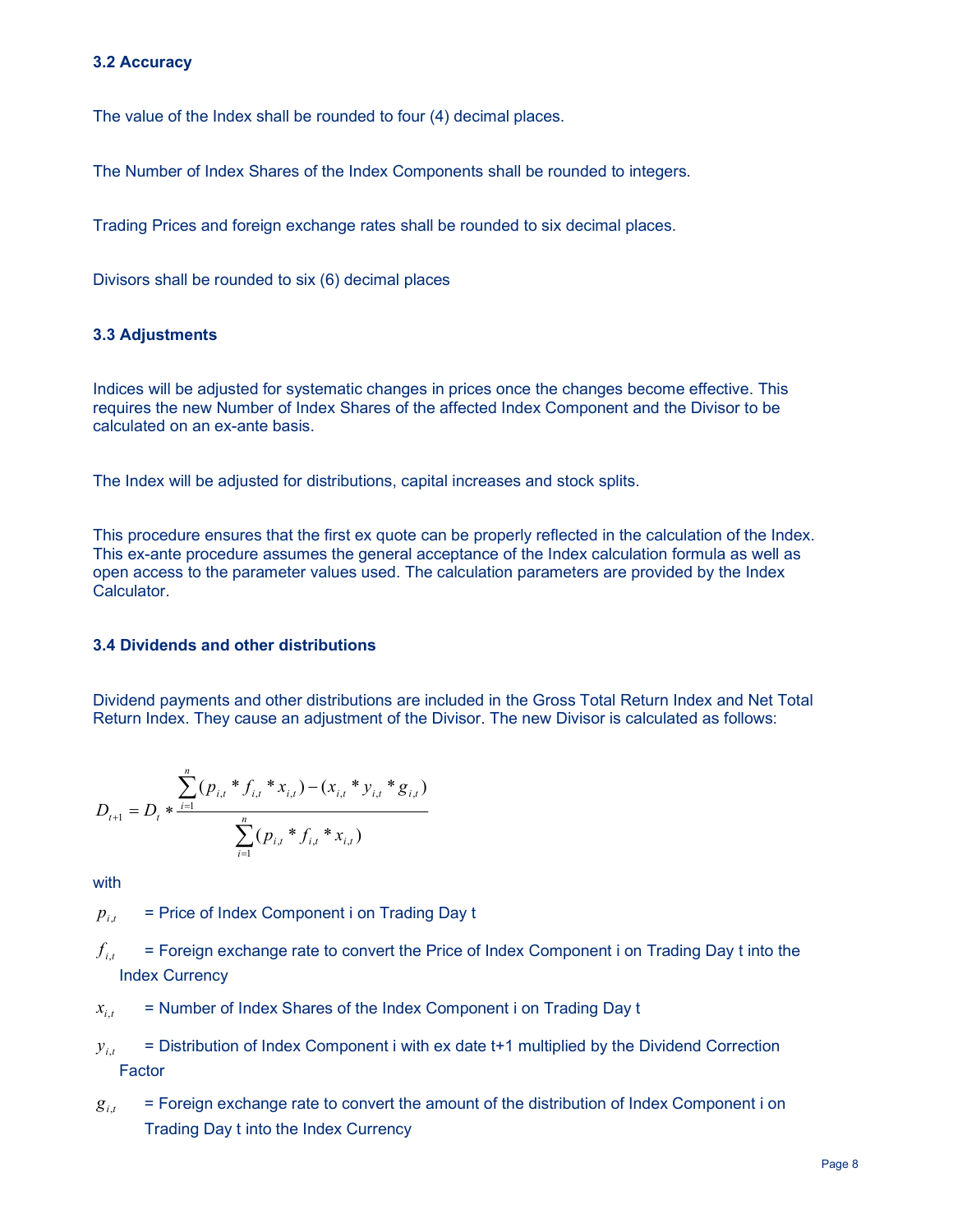#### = Divisor on Trading Day t  $D_{t}$

 = Divisor on Trading Day t+1  $D_{t+1}$ 

# 3.5 Corporate actions

# 3.5.1 Principles

Following the announcement by an issuer of Index Components of the terms and conditions of a corporate action (as distributed by that issuer, its listing Exchange, or market data vendor (as listed earlier) that aggregates such data), the Index Calculator determines whether such corporate action has a dilutive, concentrative or similar effect (such as rights offering, share split, or extraordinary distribution, as described below) on the price of the respective Index Component.

If this should be the case the Index Calculator shall make the necessary adjustments that are deemed appropriate in order to take into account the dilutive, concentrative or similar effect and shall determine the date (using the effective date as disclosed by the Index Component or listing Exchange) on which this adjustment shall come into effect.

Amongst other things the Index Calculator must take into account is an adjustment made by an Affiliated Exchange as a result of the corporate action with regard to option and futures contracts on the respective share traded on this Affiliated Exchange.

# 3.5.2 Capital increases

In the case of capital increases with ex date t+1 the Index is adjusted as follows:

$$
x_{i,t+1} = x_i * \frac{1+B}{1}
$$
 with:

| $X_{i,t+1}$ |  | = Number of Index Shares of Index Component i on Trading Day t+1 |  |  |
|-------------|--|------------------------------------------------------------------|--|--|
|-------------|--|------------------------------------------------------------------|--|--|

 $x_{i,t}$  = Number of Index Shares of Index Component i on Trading Day t

B = Shares received for every share held

$$
p_{i,i+1} = \frac{p_{i,i} + s * B}{1 + B}
$$
 with:

- $p_{i,t}$  = Price of Index Component i on Trading Day t
- $p_{i,t+1}$  = Hypothetical Price of Index Component i on Trading Day  $t+1$
- s = Subscription Price in the Index Component currency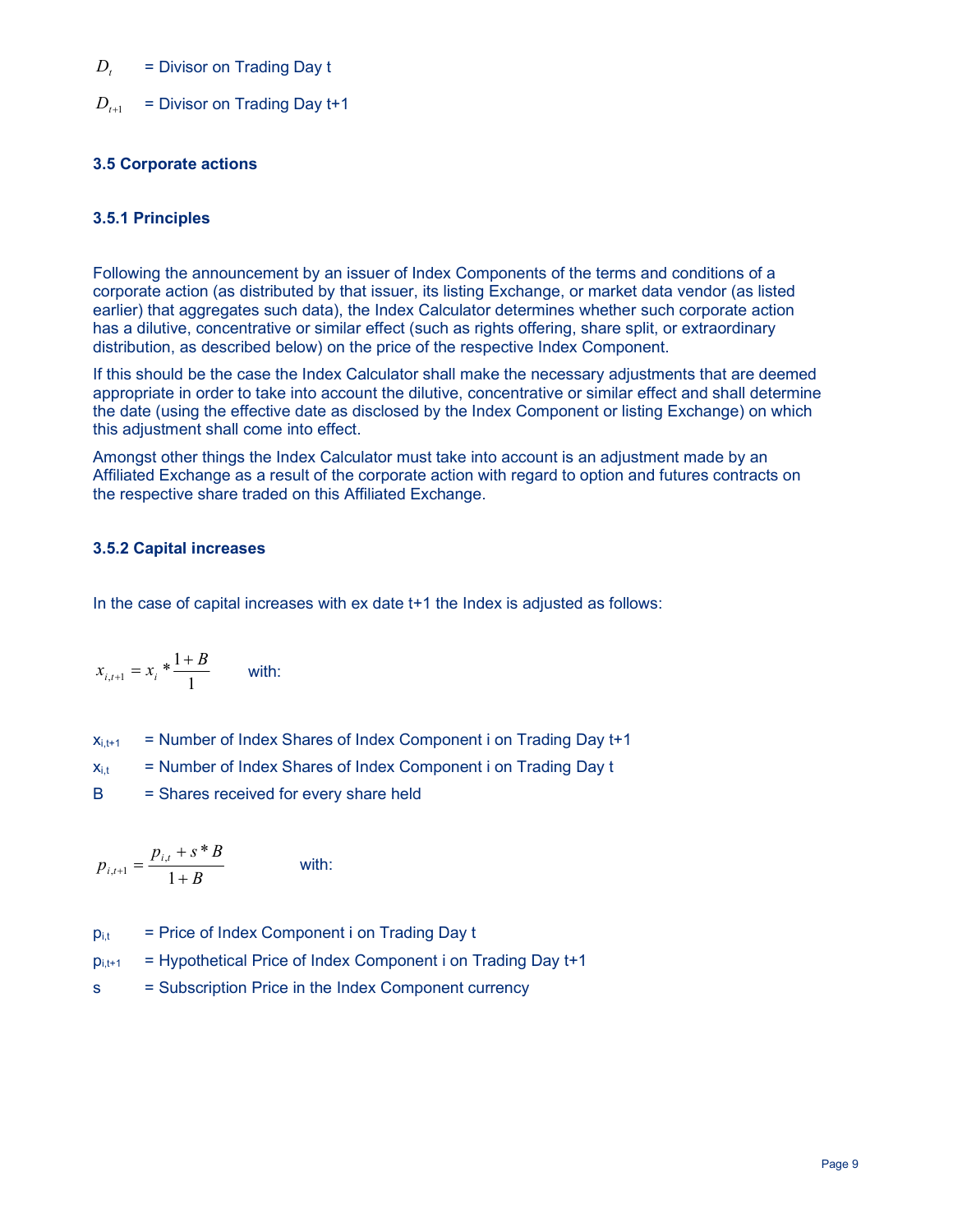$$
D_{t+1} = D_t * \frac{\sum_{i=1}^{n} (p_{i,t} * f_{i,t} * x_{i,t}) + \sum_{i=1}^{n} [(x_{i,t+1} * p_{i,t+1} * f_{i,t}) - (x_{i,t} * p_{i,t} * f_{i,t})]}{\sum_{i=1}^{n} (p_{i,t} * f_{i,t} * x_{i,t})}
$$

with

 = Price of Index Component i on Trading Day t  $p_{it}$ 

 = Foreign exchange rate to convert the Price of Index Component i on Trading Day t into the Index Currency  $f_{_{i,t}}$ 

 = Number of Index Shares of the Index Component i on Trading Day t  $x_{i,t}$ 

- = Hypothetical price of Index Component i on Trading Day t+1  $p_{i,t+1}$
- = Number of Index Shares of the Index Component i on Trading Day t+1  $x_{i,t+1}$
- = Divisor on Trading Day t  $D_t$
- = Divisor on Trading Day t+1  $D_{i+1}$

#### 3.5.3 Share splits

In the case of share splits with ex date on Trading Day t+1 it is assumed that the prices change in ratio of the terms of the split. The new Number of Index Shares is calculated as follows:

 $x_{i,t+1} = x_{i,t} * B$ 

- $x_{i,t}$  = Number of Index Shares of the affected Index Component on Trading Day t
- $x_{i,t+1}$  = Number of Index Shares of the affected Index Component on Trading Day t+1
- $B =$  Shares after the share split for every share held before the split

#### 3.5.4 Component distributions

In the case of component distributions with ex date on Trading Day t+1 it is assumed that the prices change according to the terms of the distribution. The new Number of Index Shares is calculated as follows:

 $x_{i,t+1} = x_{i,t} * (1 + B)$ 

- $x_{i,t}$  = Number of Index Shares of the affected Index Component on Trading Day t
- $x_{i,t+1}$  = Number of Index Shares of the affected Index Component on Trading Day t+1
- B = Shares received for every share held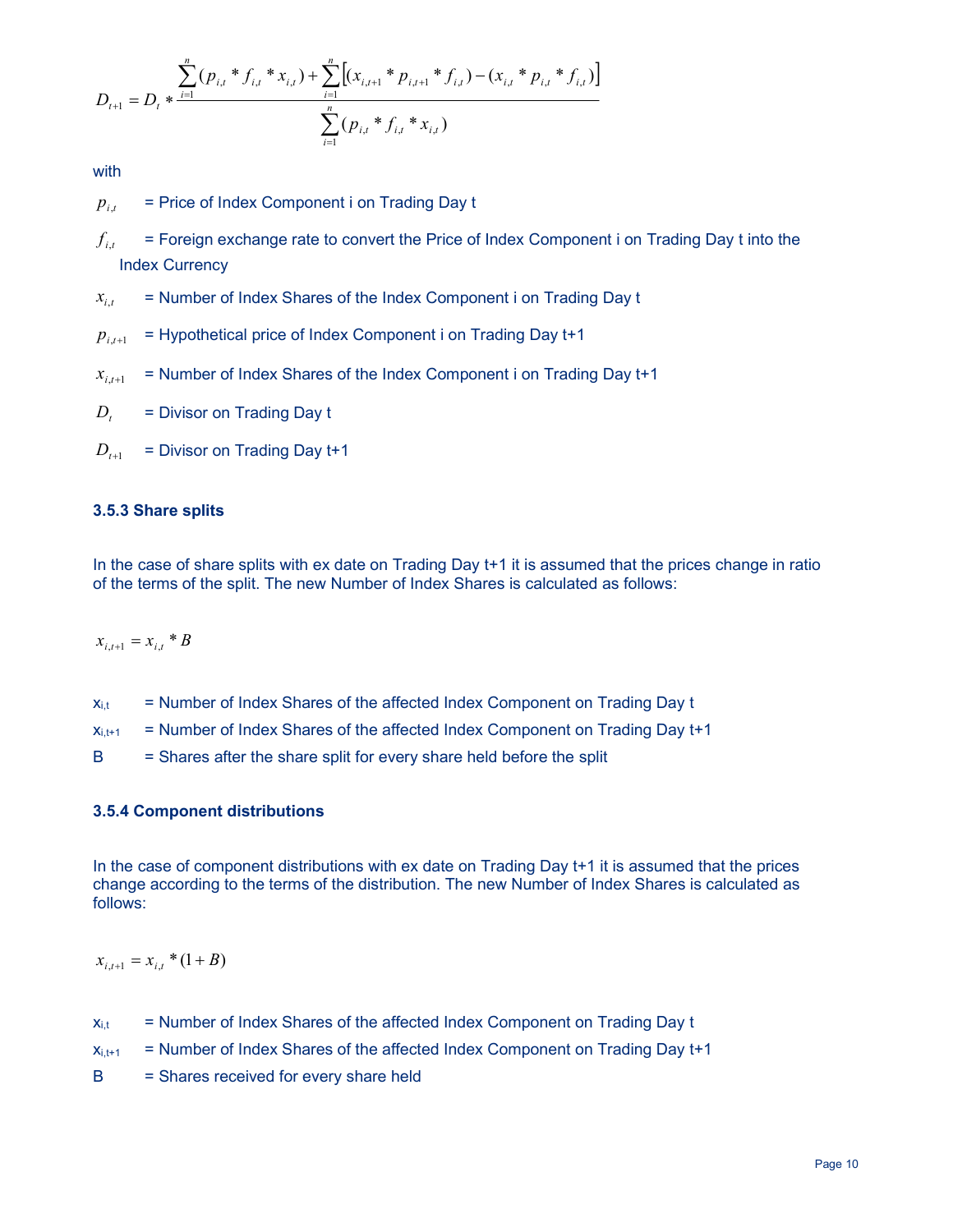#### 3.6 Calculation of the Index in the event of a Market Disruption Event

The Index is not calculated in the event of a Market Disruption Event or Force Majeure Event (unforeseeable or unavoidable circumstances, including but not limited to act of God, war, crime, or terrorism). If the Market Disruption Event or Force Majeure Event continues over a period of eight Trading Days, then the Committee shall determine the necessary action (including but not limited to taking into account the market conditions prevailing at this point in time, the last quoted Trading Price for each of the Index Components as well as any other conditions that it deems relevant for calculating the Index value) such that the affected securities resulting from the Market Disruption Event are no longer causing such disruption to occur.

# 4. Definitions

"Index Component" is each security currently included in the Index.

"Number of Shares" is in respect of an Index Component and any given Business Day the number or fraction of shares included in the Index. It is calculated for any Index Component as the ratio of (A) the Percentage Weight of an Index Component multiplied by the Index value and (B) its Trading Price.

"Percentage Weight" of an Index Component is the ratio of its Trading Price multiplied by its Number of Shares divided by the Index value.

"Dividend Correction Factor" is calculated as 1 minus the applicable withholding tax rate and/or other applicable tax rate currently prevalent in the respective country.

#### In particular an "Extraordinary Event" is

- a Merger
- a Takeover bid
- a delisting
- the Nationalisation of a company
- **Insolvency**

The Trading Price for this Index Component on the day the event came into effect is the last available market price for this Index Component quoted on the Exchange on the day the event came into effect (or, if a market price is not available for the day the event came into effect, the last available market price quoted on the Exchange on a day specified as appropriate by the Index Calculator), as determined by the Index Calculator, and this price is used as the Trading Price of the particular Index Component until the end of the day on which the composition of the Index is next set.

In the event of the Insolvency of an issuer of an Index Component the Index Component shall remain in the Index until the next Adjustment Day. As long as a market price for the affected Index Component is available on a Business Day, this shall be applied as the Trading Price for this Index Component on the relevant Business Day, as determined in each case by the Index Calculator. If a market price is not available on a Business Day the Trading Price for this Index Component is set to zero. The Committee may also decide to eliminate the respective Index Component at an earlier point in time prior to the next Adjustment Day. The procedure in this case is identical to an elimination due to and Extraordinary Event.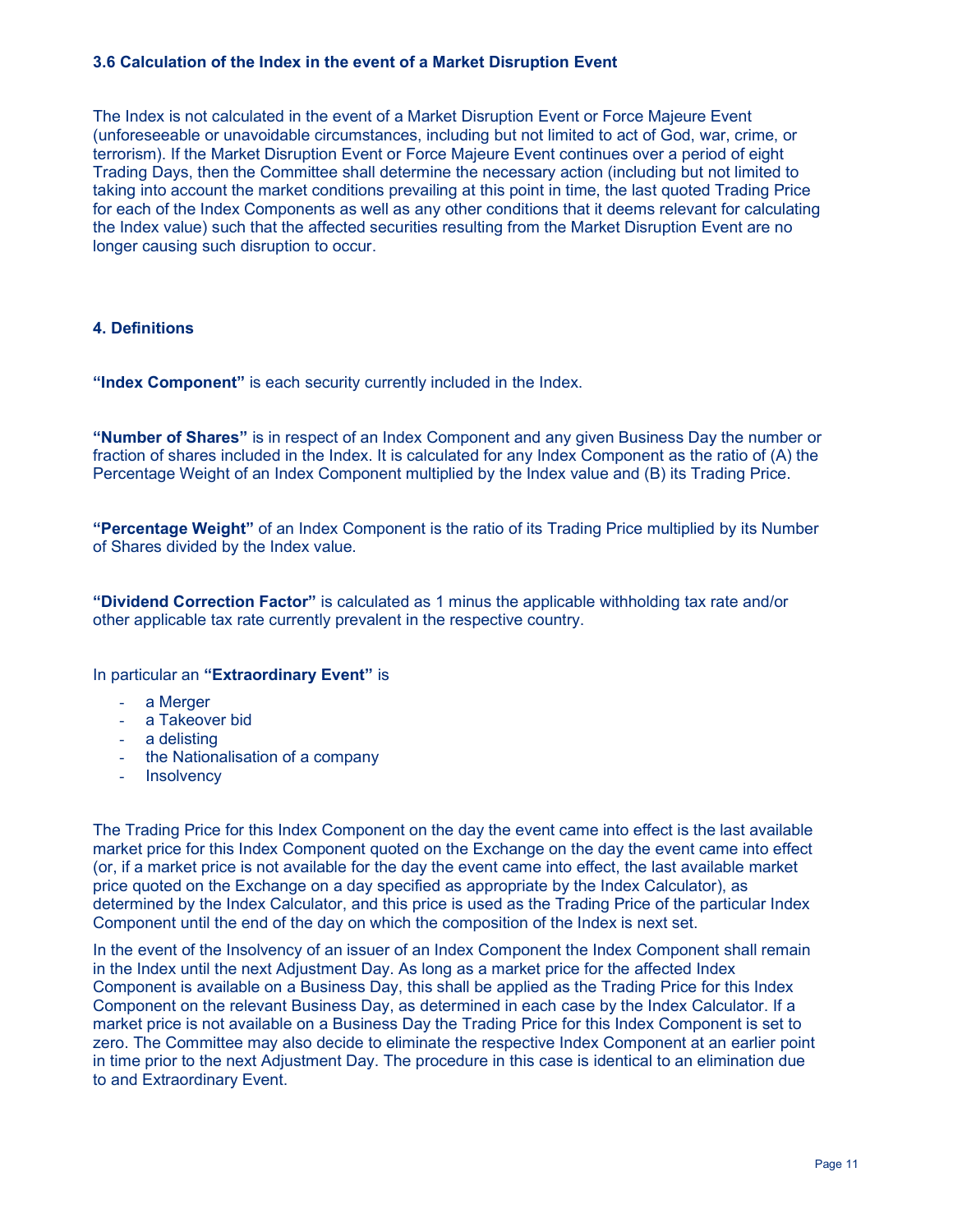An Index Component is "delisted" if the Exchange announces pursuant to the Exchange regulations that the listing of, the trading in or the issuing of public quotes on the Index Component at the Exchange has ceased immediately or shall cease at a later date, for whatever reason (provided delisting is not because of a Merger or a Takeover bid), and the Index Component is not immediately listed, traded or quoted again on an exchange, trading or listing system, acceptable to the Index Calculator.

"Insolvency" occurs with regard to an Index Component if (A) all shares of the respective issuer must be transferred to a trustee, liquidator, insolvency administrator or a similar public officer as result of a voluntary or compulsory liquidation, insolvency or winding-up proceedings or comparable proceedings affecting the issuer of the Index Components or (B) the holders of the shares of this issuer are legally enjoined from transferring the shares.

A "Takeover bid" is a bid to acquire, an exchange offer or any other offer or act of a legal person that results in the related legal person acquiring as part of an exchange or otherwise more than 10% and less than 100% of the voting shares in circulation from the issuer of the Index Component or the right to acquire these shares, as determined by the Index Calculator based on notices submitted to public or self-regulatory authorities or other information considered by the Index Calculator to be relevant.

With regard to an Index Component a "Merger" is

- (i) a change in the security class or a conversion of this share class that results in a transfer or an ultimate definite obligation to transfer all the shares in circulation to another legal person,
- (ii) a merger (either by acquisition or through forming a new structure) or a binding obligation on the part of the issuer to exchange shares with another legal person (except in a merger or share exchange under which the issuer of this Index Component is the acquiring or remaining company and which does not involve a change in security class or a conversion of all the shares in circulation),
- (iii) a takeover offer, exchange offer, other offer or another act of a legal person for the purposes of acquiring or otherwise obtaining from the issuer 100% of the shares issued that entails a transfer or the irrevocable obligation to transfer all shares (with the exception of shares which are held and controlled by the legal person), or
- (iv) a merger (either by acquisition or through forming a new structure) or a binding obligation on the part of the issuer of the share or its subsidiaries to exchange shares with another legal person, whereby the issuer of the share is the acquiring or remaining company and it does not involve a change in the class or a conversion of the all shares issued, but the shares in circulation directly prior to such an event (except for shares held and controlled by the legal person) represent in total less than 50% of the shares in circulation directly subsequent to such an event.

The "Merger Date" is the date on which a Merger is concluded or the date specified by the Index Calculator if such a date cannot be determined under the law applicable to the Merger.

"Nationalisation" is a process whereby all shares or the majority of the assets of the issuer of the shares are nationalised or are expropriated or otherwise must be transferred to public bodies, authorities or institutions.

**"Exchange"** is, in respect of Index and every Index Component, the respective primary exchange where the Index Component has its primary listing. The Committee may decide to declare a different stock exchange the "Exchange" for trading reasons, even if the company is only listed there via a Stock Substitute.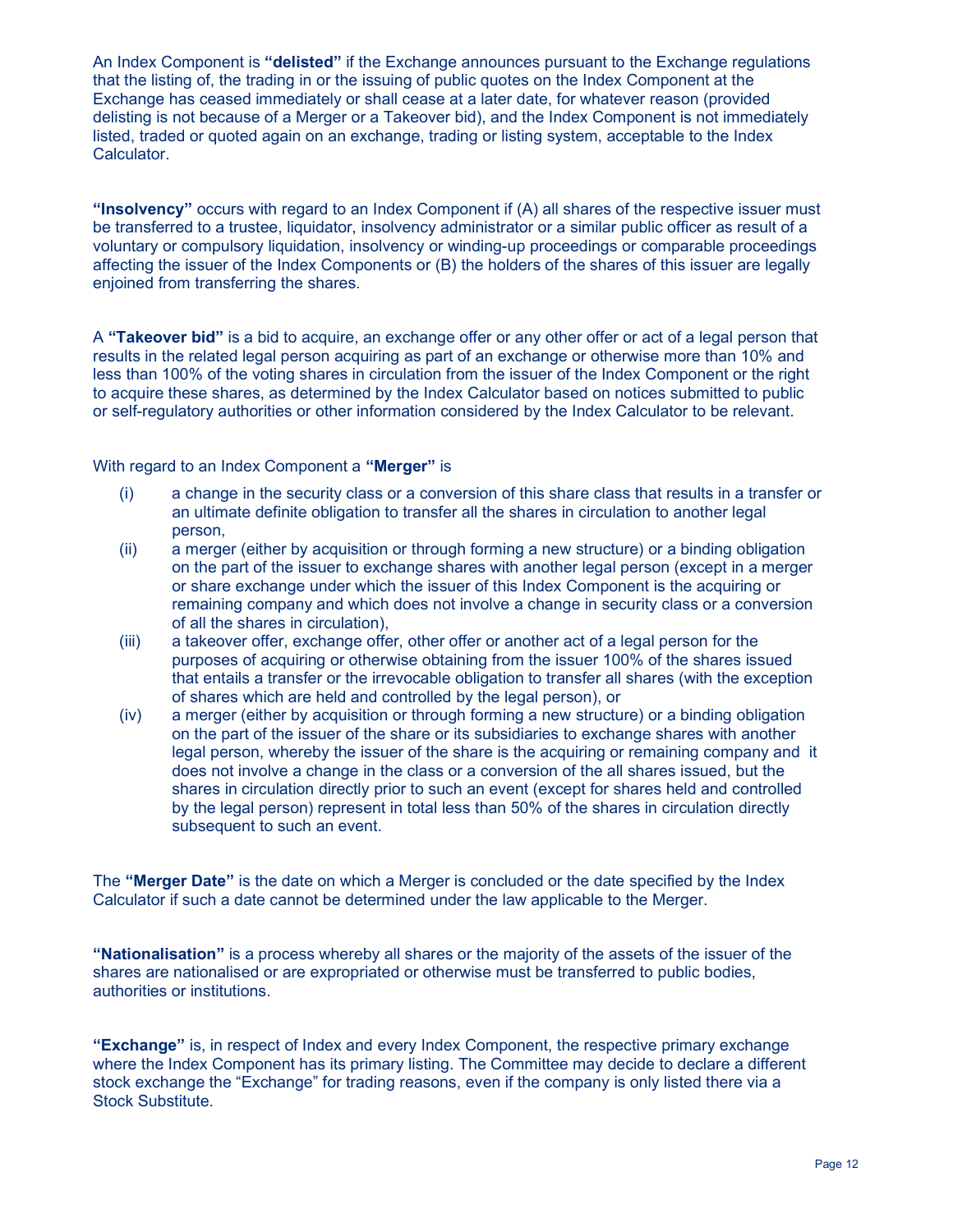"Stock Substitute" includes in particular American Depository Receipts (ADR) and Global Depository Receipts (GDR).

With regard to an Index component (subject to the provisions given above under "Extraordinary Events") the "Trading Price" in respect of a Trading Day is the closing price on this Trading Day determined in accordance with the Exchange regulations. If the Exchange has no closing price for an Index Component, the Index Calculator shall determine the Trading Price and the time of the quote for the share in question in a manner that appears reasonable to him.

A "Trading Day" is in relation to the Index or an Index Component a Trading Day on the Exchange (or a day that would have been such a day if a market disruption had not occurred), excluding days on which trading may be ceased prior to the normal Exchange closing time. The Index Calculator is ultimately responsible as to whether a certain day is a Trading Day with regard to the Index or an Index Component or in any other connection relating to this document.

A "Business Day" is a day on which the New York Stock Exchange is open for trading.

The "Index Calculator" is Solactive AG or any other appropriately appointed successor in this function.

The "Index Currency" is US Dollars.

"Market Capitalization" is with regard to each of the companies in the Index Universe on a Selection Day or Adjustment Day the value published as the Market Capitalization for this day.

As at the date of this document Market Capitalization is defined as the value of a company calculated by multiplying the number of shares outstanding of the company by its share price.

An "**Affiliated Exchange**" is with regard to an Index Component any exchange or trading or quotation system on which options and futures contracts on the Index Component in question are traded, as specified by the Index Calculator.

# A "Market Disruption Event" occurs if

1. one of the following events occurs or exists on a Trading Day prior to the opening quotation time for an Index Component:

A) trading is suspended or restricted (due to price movements that exceed the limits allowed by the Exchange or an Affiliated Exchange, or for other reasons):

- 1.1. across the whole Exchange; or
- 1.2. in options or futures contracts on or with regard to an Index Component or an Index Component that is quoted on an Affiliated Exchange; or
- 1.3. on an Exchange or in a trading or quotation system (as determined by the Index Calculator) in which an Index Component is listed or quoted; or

B) an event that (in the assessment of the Index Calculator) generally disrupts and affects the opportunities of market participants to execute on the Exchange transactions in respect of a share included in the Index or to determine market values for a share included in the Index or to execute on an Affiliated Exchange transaction with regard to options and futures contracts on these shares or to determine market values for such options or futures contracts; or